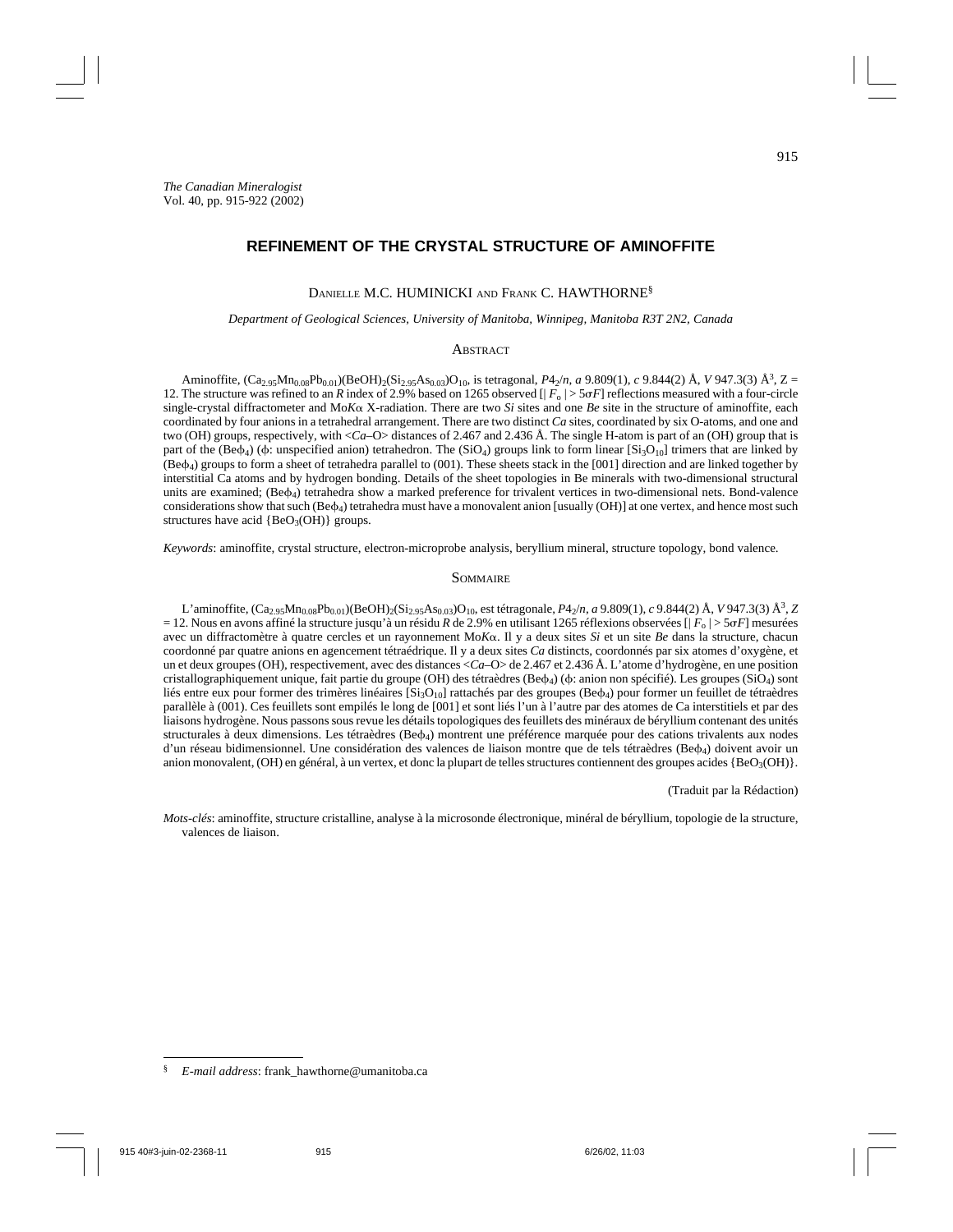#### **INTRODUCTION**

Aminoffite, a beryllium silicate mineral from Långban, Sweden, was first described by Hurlbut (1937). It occurs as euhedral crystals in cavities in massive magnetite and goethite associated with calcite, fluorite and barite. The structure of aminoffite was determined by Coda *et al*. (1967), who reported a revised chemical formula,  $Ca_3(BeOH)_2Si_3O_{10}$ , but did not provide new compositional data to confirm the details of the formula. Using bond-valence arguments, they interpreted the O(5) anion as an (OH) group, with a hydrogen bond to the O(6) anion, on the basis of an O(5)–O(6) distance of 2.87 Å (Coda *et al.* 1967). As part of a general study of Be minerals (Hawthorne & Huminicki 2002), we have refined the crystal structure of aminoffite, revised the stereochemical details of the hydrogen bonding, and provide results of an electronmicroprobe analysis.

### EXPERIMENTAL

### *X-ray diffraction*

The sample used in this work is from Långban, Sweden. The aminoffite crystals are transparent, pale yellow, subhedral,  $300-400$   $\mu$ m across in massive magnetite with an iron oxide coating, and are associated with euhedral calcite crystals. The fragment used for analysis, with dimensions  $0.10 \times 0.10 \times 0.20$  mm, was taken from a dipyramidal crystal associated with iron oxide minerals. The unit-cell dimensions were determined using a Siemens *P*4 automated four-circle diffractometer with a graphite monochromator and a Mo*K*- X-ray tube. Twenty-five reflections between 23 and  $30^{\circ}2\theta$  were centered, and a constrained tetragonal cell was determined from the setting angles and refined using a least-squares technique (Table 1). Single-crystal intensity data were measured from 4 to  $60^{\circ}2\theta$  over the range  $0 \le h \le 13$ ,  $\overline{13} \le k \le 13$ ,  $\overline{13} \le l \le 13$ , with a scan range of 1.2° and scan-speeds from 2.5 to 29.3°/ min. A total of 5829 intensities was measured over four asymmetric units. Psi-scan data were measured on 20 reflections out to  $60^{\circ}2\theta$  at increments of  $5^{\circ}$ ; an absorp-

|  |  | TABLE 1. MISCELLANEOUS INFORMATION FOR AMINOFFITE |
|--|--|---------------------------------------------------|

| a (Å)<br>с<br>$V(\AA^3)$<br>Sp. Gr.<br>Z.<br>$\mu$ (mm <sup>-1</sup> )                   | 9.8093(14)<br>9.8444(17)<br>947.31(31)<br>P4.Jn<br>12<br>2.14 | radiation<br>Total no. of /<br>No. of $F$<br>No. $ F_{\rm o}  > 5$ o $F$<br>$R$ (merge) %<br>$R$ (obs) | crystal size (mm) 0.08 x 0.10 x 0.14<br>Mo <i>Kα/graphite</i><br>5658<br>1385<br>1265<br>3.7<br>2.9 |  |  |  |  |
|------------------------------------------------------------------------------------------|---------------------------------------------------------------|--------------------------------------------------------------------------------------------------------|-----------------------------------------------------------------------------------------------------|--|--|--|--|
|                                                                                          |                                                               | $wR$ (obs) $%$                                                                                         | 2.9                                                                                                 |  |  |  |  |
| $R = \Sigma( F_n  -  F_n )/\Sigma F_n $                                                  |                                                               |                                                                                                        |                                                                                                     |  |  |  |  |
| $wR = [\Sigma w (F_{0}^{2} - F_{1}^{2})^{2} / \Sigma w (F_{0}^{2})^{2}]^{1/2}$ , $w = 1$ |                                                               |                                                                                                        |                                                                                                     |  |  |  |  |

tion correction, with the crystal modeled as a triaxial ellipsoid, reduced *R*(azimuthal) from 3.8 to 1.6%. Intensities were corrected for Lorentz, polarization and background effects, and then reduced to structure factors; of the 1385 unique reflections, 1265 were classed as observed ( $|F_{0}| > 5\sigma F$ ).

## *Chemical analysis*

The crystal used for X-ray diffraction was mounted in a 2.5 cm perspex disc, ground, polished, coated with carbon and analyzed using a Cameca SX–50 electron microprobe. Aminoffite has the general formula  $Ca<sub>3</sub>(BeOH)<sub>2</sub>Si<sub>3</sub>O<sub>10</sub>$ . Energy-dispersion spectrometry (EDS) indicated the presence of Ca, Si, Mn, As and Pb. The crystal was analyzed for these elements, plus Al, Na and F. Ten points were analyzed in wavelength-dispersion mode with the following conditions: excitation voltage: 15 kV, specimen current: 20 nA, beam size: 5  $\mu$ m, peak count-time: 20 s, background count-time: 10 s. The standards and crystals used for  $K\alpha$  X-ray lines were as follows: F: fluorine analogue of riebeckite, TAP; Al: andalusite, TAP; Si: diopside, TAP; Mn: spessartine, LiF; Na: albite, TAP; Ca: diopside, PET; As: cobaltite, TAP; and Pb: PbTe, PET. The chemical composition and unit formula are given in Table 2; the  $BeO$  and  $H<sub>2</sub>O$  contents were calculated on the basis of stoichiometry: Be = 2 *apfu* (atoms per formula unit) and OH = 2 *pfu*.

# CRYSTAL-STRUCTURE REFINEMENT

All calculations were done using the Siemens SHELXTL PCTM Plus software for crystal-structure determination and refinement. Structure refinement was initiated with the coordinates of Coda *et al*. (1967); the *R* index converged rapidly to a value of 3.0% for a model including anisotropic-displacement parameters for all atoms. At this stage of the refinement, a difference-Fourier map was calculated, and the coordinates

|                    | TABLE 2. CHEMICAL COMPOSITION<br>(wt%) AND UNIT FORMULA (apfu)* FOR<br><b>AMINOFFITE</b> |           |      |  |  |  |
|--------------------|------------------------------------------------------------------------------------------|-----------|------|--|--|--|
| CaO                | 39.19                                                                                    | Cа        | 2.94 |  |  |  |
| MnO                | 1.27                                                                                     | $Mn^{2*}$ | 0.07 |  |  |  |
| PbO                | 0.66                                                                                     | $Ph2+$    | 0.01 |  |  |  |
| SiO <sub>2</sub>   | 42.09                                                                                    | Σ         | 3.02 |  |  |  |
| BeO**              | 11.87                                                                                    |           |      |  |  |  |
| As, O <sub>5</sub> | n 7                                                                                      | Si        | 2.95 |  |  |  |
| H,O**              | 4.28                                                                                     | $As5+$    | 0.03 |  |  |  |
| 51                 | 100.06                                                                                   | Σ         | 298  |  |  |  |
|                    |                                                                                          | Be        | 2    |  |  |  |

\* Calculated based on 12 anions pfu

\*\* Calculated assuming 2 Be and 2 (OH) pfu

Al, Na and F were not detected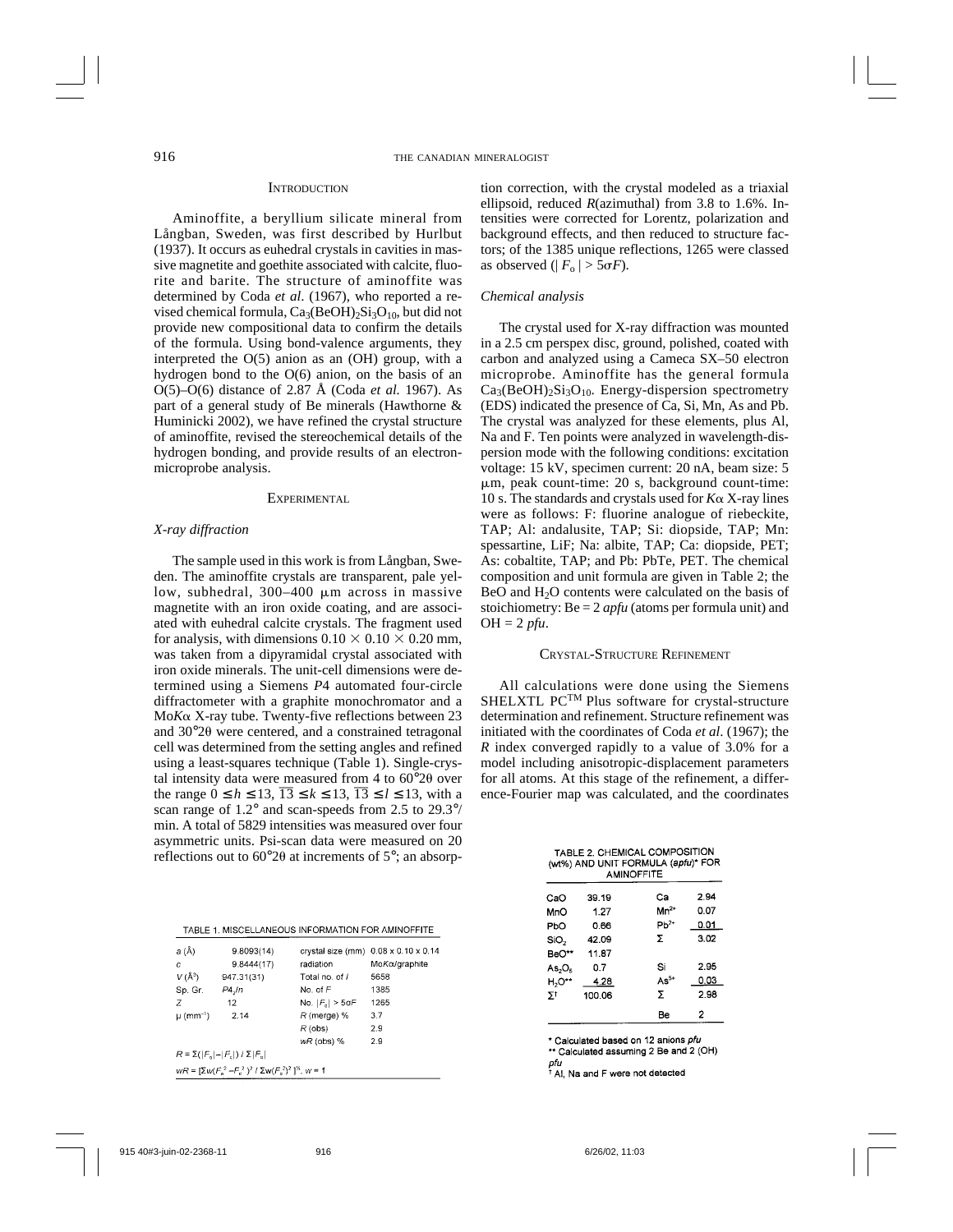TABLE 3 ATOM COORDINATES AND DISPLACEMENT PARAMETERS FOR AMINOFFITE

| Site  | x             | У             | z          | $U_{\rm eq}$ | $U_{11}$   | $U_{22}$   | $U_{33}$   | $U_{23}$      | $U_{13}$     | $U_{12}$     |
|-------|---------------|---------------|------------|--------------|------------|------------|------------|---------------|--------------|--------------|
| Ca(1) | 0.06286(5)    | 0.04403(5)    | 0.25852(5) | 0.0096(1)    | 0.0111(2)  | 0.0099(2)  | 0.0079(2)  | $-0.0025(2)$  | $-0.0009(2)$ | 0.0043(2)    |
| Ca(2) | 14            | $\frac{3}{4}$ | 0.25956(7) | 0.0070(2)    | 0.0075(3)  | 0.0067(3)  | 0.0068(3)  | 0             | 0            | 0.0004(2)    |
| Si(1) | 0.03770(6)    | 0.76281(6)    | 0.02968(7) | 0.0066(2)    | 0.0065(3)  | 0.0068(3)  | 0.0066(3)  | 0.0001(2)     | $-0.0010(2)$ | $-0.0006(2)$ |
| Si(2) | $\frac{1}{4}$ | ¼             | 0.01020(9) | 0.0063(2)    | 0.0063(4)  | 0.0057(4)  | 0.0069(4)  | 0             | 0            | 0.0000(3)    |
| Be    | 0.0371(3)     | 0.7674(3)     | 0.5268(3)  | 0.0093(7)    | 0.0071(13) | 0.0127(13) | 0.0082(13) | $-0.0001(11)$ | 0.0020(10)   | 0.0003(11)   |
| O(1)  | 0.3733(2)     | 0.6099(2)     | 0.0874(2)  | 0.0086(4)    | 0.0086(7)  | 0.0090(7)  | 0.0082(7)  | 0.0003(6)     | 0.0002(6)    | $-0.0016(6)$ |
| O(2)  | 0.1054(2)     | 0.6243(2)     | 0.0934(2)  | 0.0088(4)    | 0.0079(7)  | 0.0097(7)  | 0.0088(8)  | 0.0007(6)     | 0.0004(6)    | 0.0026(6)    |
| O(3)  | 0.2328(2)     | 0.3865(2)     | 0.1010(2)  | 0.0080(4)    | 0.0094(7)  | 0.0061(7)  | 0.0084(8)  | $-0.0004(6)$  | 0.0014(6)    | $-0.0004(6)$ |
| O(4)  | 0.6185(2)     | 0.7272(2)     | 0.0903(2)  | 0.0092(4)    | 0.0058(7)  | 0.0136(8)  | 0.0083(8)  | 0.0007(6)     | 0.0005(6)    | $-0.0006(6)$ |
| O(5)  | 0.7898(2)     | 0.4656(2)     | 0.1360(2)  | 0.0126(5)    | 0.0215(9)  | 0.0082(8)  | 0.0080(8)  | 0.0005(6)     | 0.0005(7)    | 0.0013(7)    |
| O(6)  | 0.9669(2)     | 0.2339(2)     | 0.1341(2)  | 0.0091(4)    | 0.0102(8)  | 0.0102(8)  | 0.0070(7)  | $-0.0011(6)$  | $-0.0006(6)$ | 0.0003(6)    |
| н     | 0.756(4)      | 0.548(2)      | 0.181(3)   | 0.0245(96)   |            |            |            |               |              |              |

of the H position were determined. Full-matrix leastsquares refinement of all variables, including H-atom coordinates with the soft constraint that  $O-H \approx 0.98$  Å, converged to a final *R* index of 2.9% for 1265 observed reflections. Final refined atom-parameters are listed in Table 3, and selected interatomic distances are given in Table 4. Observed and calculated structure-factors may be obtained from the Depository of Unpublished Data, CISTI, National Research Council of Canada, Ottawa, Ontario K1A 0S2, Canada.

#### DESCRIPTION OF THE STRUCTURE

### *Cation polyhedra*

There are two *Si* sites, *Si*(1) and *Si*(2), that are tetrahedrally coordinated by O atoms at mean distances of 1.631 and 1.630 Å, respectively (Table 4). These distances are in accord with the absence of Al in the chemical composition (Table 1). There is one *Be* site that is tetrahedrally coordinated by three O atoms and one (OH) group, and has a <*Be*–O> distance of 1.645 Å, which is slightly larger than the grand <*Be*–O> distance of 1.633 Å reported by Hawthorne & Huminicki (2002) for Be minerals. There are two *Ca* sites, *Ca*(1) and *Ca*(2), that are [7]- and [8]-coordinated, respectively, by six O atoms and one and two (OH) groups, respectively. The  $\langle Ca-O \rangle$  distances are 2.467 and 2.436 Å for *Ca*(1) and *Ca*(2), respectively. These values are rather curious, as *Ca*(1) is [7]-coordinated and *Ca*(2) is [8]-coordinated, and yet  $\langle Ca(1)$ –O> at 2.467 Å is larger than  $\langle Ca(2)-O \rangle$  at 2.436 Å. It is significant that the equivalent isotropic-displacement factor at *Ca*(1), 0.0096(1), is significantly larger than the analogous value at *Ca*(2), 0.0070(2). This suggests a "rattling" of  $Ca(1)$  in a polyhedron that is slightly too large for its constitutent-cation size, although the incident bond-valence sums at *Ca*(1) and *Ca*(2) (Table 5) suggest that the  $\langle Ca(2)-O \rangle$  distance is anomalously short, rather than  $\langle Ca(1)-O \rangle$  being anomalously long.

| TABLE 4. SELECTED INTERATOMIC DISTANCES (Å) AND ANGLES (°) |  |
|------------------------------------------------------------|--|
| <b>EOR AMINOFFITE</b>                                      |  |

| $Ca(1) - O(1)a$     | 2.347(2) |    | $O(1) - Si(1) - O(2)$   | 106.6(1) |
|---------------------|----------|----|-------------------------|----------|
| $Ca(1)-O(2)$        | 2.421(2) |    | $O(1) - Si(1) - O(4)$   | 109.1(1) |
| $Ca(1) - O(3)a$     | 2.624(2) |    | $O(1) - Si(1) - O(6)$   | 110.4(1) |
| $Ca(1)-O(3)d$       | 2.364(2) |    | $O(2) - Si(1) - O(4)$   | 106.7(1) |
| $Ca(1) - O(5)$ j    | 2.716(2) |    | $O(2) - Si(1) - O(6)$   | 114.3(1) |
| $Ca(1) - O(6)$ j    | 2.419(2) |    | $O(4) - Si(1) - O(6)$   | 109.6(1) |
| $Ca(1) - O(6)k$     | 2.380(2) |    |                         |          |
| $<$ Ca(1)-O>        | 2.467    |    | $O(3) - Si(2) - O(3)a$  | 112.9(1) |
|                     |          |    | $O(3) - Si(2) - O(4)e$  | 107.6(1) |
| $Ca(2) - O(1)$ , b  | 2.494(2) | x2 | $O(3) - Si(2) - O(4)g$  | 111.3(1) |
| $Ca(2) - O(2)$ , b  | 2.491(2) | х2 | $O(3)a - Si(2) - O(4)e$ | 111.3(1) |
| $Ca(2) - O(5)d, h$  | 2.383(2) | x2 | $O(3)a - Si(2) - O(4)g$ | 107.6(1) |
| $Ca(2) - O(6)$ d, h | 2.377(2) | x2 | $O(4)e - Si(2) - O(4)g$ | 105.9(1) |
| $<$ Ca(2)-O>        | 2.436    |    |                         |          |
|                     |          |    | $O(1) - Be - O(2)$      | 105.2(2) |
| $Si(1) - O(1)$ b    | 1.627(2) |    | $O(1) - Be - O(5)$      | 118.4(2) |
| $Si(1) - O(2)$      | 1.637(2) |    | $O(1)-Be-O(3)$          | 103.0(2) |
| $Si(1) - O(4)$ b    | 1.647(2) |    | $O(2)-Be-O(5)$          | 107.4(2) |
| $Si(1)-O(6)e$       | 1.614(2) |    | $O(2) - Be - O(3)$      | 106.8(2) |
| $-Si(1)-O>$         | 1.631    |    | $O(3) - Be - O(5)$      | 115.2(2) |
|                     |          |    |                         |          |
| $Si(2) - O(3)$ , a  | 1.619(2) | x2 | $H-O(5)$                | 0.98(3)  |
| $Si(2) - O(4)e$ , g | 1.641(2) | x2 | $H-O(4)$                | 2.39(3)  |
| $-Si(2)-O$ >        | 1.630    |    | $H-O(4)$                | 2.36(3)  |
| $Be-O(1)c$          | 1.664(4) |    | $O(5)$ -H $O(4)$        | 129(3)   |
| $Be-O(2)c$          | 1.649(4) |    | $O(5)$ -H $O(4)$        | 131(3)   |
| $Be-O(3)c$          | 1.648(3) |    |                         |          |
| $Be-O(5)d$          | 1.618(4) |    |                         |          |
| $\leq$ Be-O>        | 1.645    |    |                         |          |

Symmetry operators:  $a = -x+1/2$ ,  $-y+1/2$ ,  $z$ ;  $b = -x+1/2$ ,  $-y+1/2$ ,  $z$ ;  $c = y-1/2$ ,  $-x+1$ ,  $z + \frac{1}{2}$ ;  $d = -y+ \frac{1}{2}$ ,  $x - z + \frac{1}{2}$ ;  $e = -x+1$ ,  $-y+1$ ,  $-z$ ;  $f = -x + \frac{1}{2}$ ,  $-y + \frac{1}{2}$ ,  $-z$ ;  $g = x-2$ ,  $y-2$ ,  $-z$ ;  $h = y$ ,  $-x+1/2$ ,  $-z+2$ ;  $i = -y+2$ ,  $x-1$ ,  $-z+2$ ;  $j = x-1$ ,  $y$ ,  $z$ ;<br> $k = -y+2$ ,  $x-2$ ,  $-z+2$ ;  $1 = -y+1/2$ ,  $x$ ,  $-z + 2$ .

#### *Hydrogen bonding*

The  $O(5)$  atom is located at the apex of the  $(Be\Phi_4)$ tetrahedron and bonds to two interstitial Ca atoms (in addition to H). Coda *et al*. (1967) assigned (OH) to the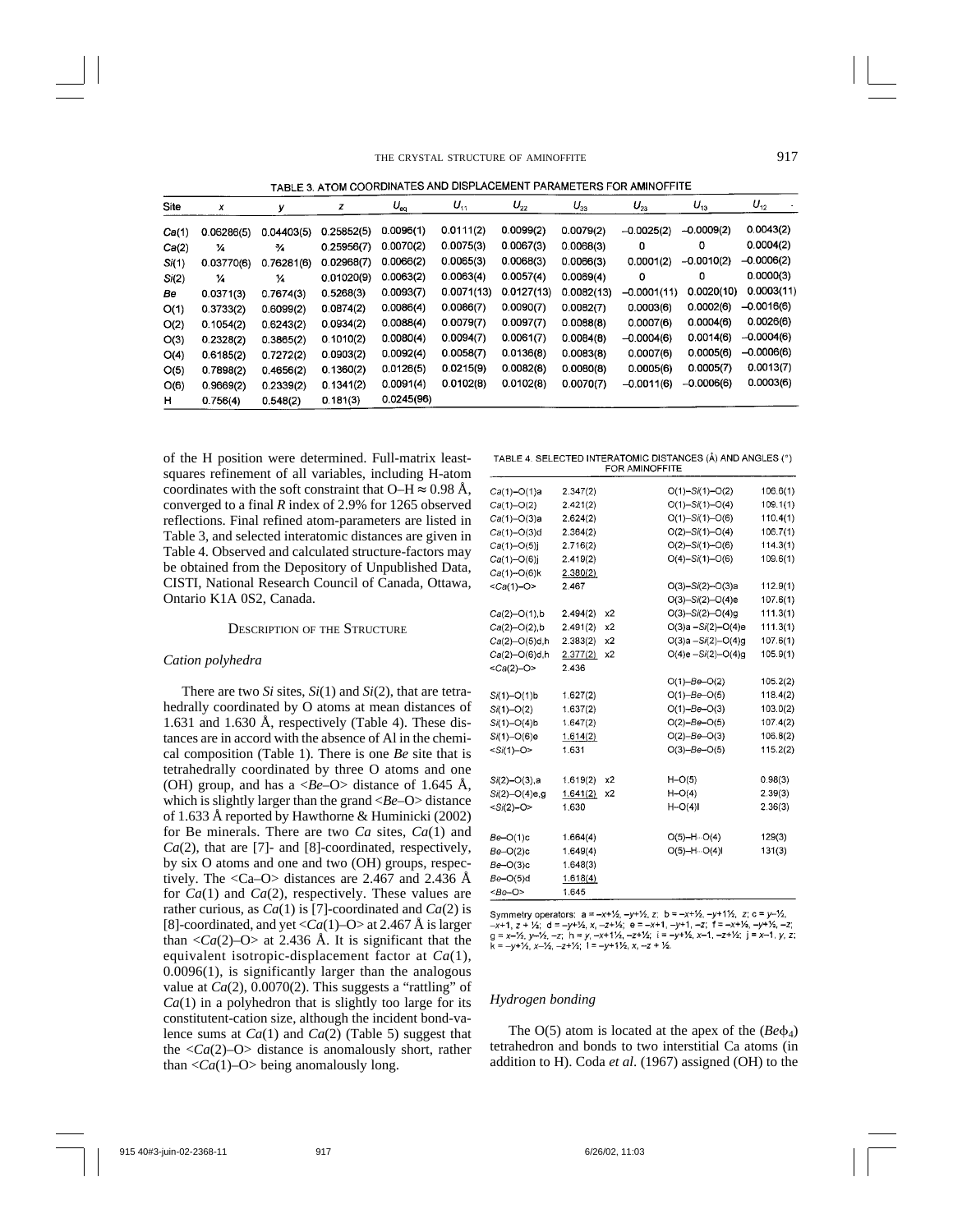TABLE 5. BOND-VALENCE TABLE\* (vu) FOR AMINOFFITE

| Ca(1)        | Ca(2)        | Si(1) | Si(2)       | Be   | н                   | Σ    |
|--------------|--------------|-------|-------------|------|---------------------|------|
| 0.36         | $0.24^{x^2}$ | 0.99  |             | 0.47 |                     | 2.06 |
| 0.29         | $0.24^{x2}$  | 0.97  |             | 0.48 |                     | 1.98 |
| 0.17<br>0.34 |              |       | $1.01^{21}$ | 0.49 |                     | 2.01 |
|              |              | 0.94  | $0.96^{21}$ |      | $0.03^{2}$ i - 1.96 |      |
| 0.13         | $0.32^{x2}1$ |       |             | 0.53 | 0.94                | 1.92 |
| 0.29<br>0.33 | $0.33^{x2}1$ | 1.03  |             |      |                     | 1.98 |
| 1.91         | 2.26         | 3.93  | 3.94        | 1.97 | 1.00                |      |
|              |              |       |             |      |                     |      |

\* Bond valences from the curves of Brown & Altermatt (1985).

O(5) anion on the basis of bond-strength sums and the short O(5)–O(6) bond distance: the bond-strength sum around O(5) from bonding to [7]- and [8]-coordinated Ca atoms and a [4]-coordinated Be atom is  $1/2 + 2/7 +$  $2/8 = 1.04$  *vu*; thus according to the valence-sum rule, the O(5) anion requires additional bond-valence from the H atom.

In the present refinement, the H-atom was located on a difference-Fourier map,  $\sim$  1 Å from the donor atom, O(5). This result is in agreement with that of Coda *et al*. (1967) and is in accord with the calculated bond-valences (Table 5). The acceptor atom was determined to be the O(4) atom, on the basis of valence-sum rule and the bond lengths and angles associated with H and the O(4) anion (Table 4). The H–O(4) distance of 2.36 Å is typical for a weak hydrogen bond (Baur 1972), and the low incident bond-valence sum at O(4) from the Si atoms is also in accord with O(4) as a hydrogen-bond acceptor. The hydrogen bond is apparently bifurcated between two symmetrically equivalent O(4) atoms (Fig. 1), although the large  $U_{11}$  value for O(5) suggests either static disorder or, possibly, dynamic switching of a hydrogen bond between the two O(4) anions.



FIG. 1. Perspective view of bond lengths and angles for the hydrogen position. The hydrogen bond is bifurcated between two symmetrically equivalent O(4) atoms. Green circles: Be atoms; blue circles: Si atoms; orange circles: O atoms; small black circles: H atoms; hydrogen bonds are shown as dotted lines.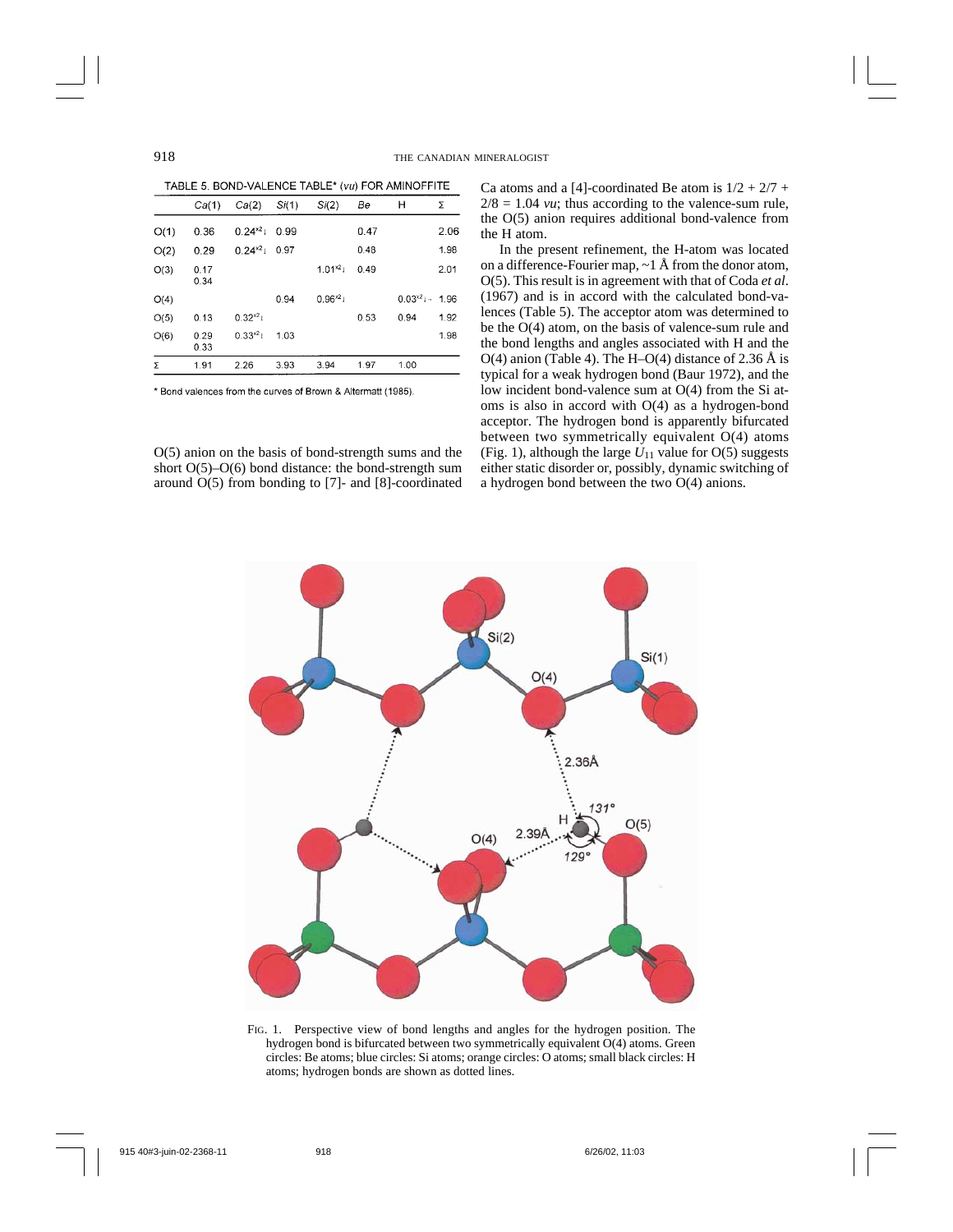## BOND TOPOLOGY

In aminoffite,  $(SiO_4)$  groups form linear  $[Si_3O_{10}]$  trimers that are linked by  $(Be\phi_4)$  groups into a sheet of tetrahedra parallel to  $(001)$  (Fig. 2). The central  $(SiO<sub>4</sub>)$ group of each  $[Si_3O_{10}]$  trimer,  $Si(2)$ , is four-connected, whereas all other  $(SiO<sub>4</sub>)$  and  $(Be<sub>4</sub>)$  tetrahedra of the sheet are three-connected, that is, they each have one anion that does not bridge between tetrahedra (Fig. 2). There are four-membered rings of alternating  $(Be\phi_4)$ and  $(SiO<sub>4</sub>)$  tetrahedra, and these are linked through the four-connected  $(SiO<sub>4</sub>)$  tetrahedra to form six-membered rings of tetrahedra. The four-membered rings connect in rows such that their apices alternately point in the  $+c$ and –*c* directions. The sheets of tetrahedra stack in the [001] direction (Fig. 3), and are linked together by interstitial Ca atoms and by hydrogen bonding between donor  $O(5)$  and acceptor  $O(4)$  anions of adjacent sheets (Fig. 1).

### CHEMICAL FORMULA OF AMINOFFITE

The unit formula derived from the results of electron-microprobe analysis shows that Pb, Mn and As are incorporated into the ideal  $Ca<sub>3</sub>Be(OH)<sub>2</sub>Si<sub>3</sub>O<sub>10</sub>$  structure (Table 2). There is minor compositional zonation in the crystal, with Pb and As varying sympathetically. The data are in reasonable accord with the minor substitutions  $Pb^{2+} \rightarrow Ca$ ,  $Mn^{2+} \rightarrow Ca$  and  $As^{5+} \rightarrow Si$ , although the charge-balance mechanism for the last substitution is not apparent.

### *Sheet topologies in beryllium minerals*

Figure 4 shows graphs of the  $(Be\phi_4)-(T\phi_4)$  sheets in minerals, arranged in terms of increasing complexity; *i.e.*, number of distinct vertices and size of the constituent circuits. We will refer to these graphs as "nets" to accord with common usage (*e.g.*, Smith 1977). There



FIG. 2. The sheet of tetrahedra in aminoffite, projected onto  $(001)$ . (Be $\phi_4$ ) (green) and  $(Si\phi_4)$  (blue) tetrahedra link together to form a sheet, the tightly bonded structural unit. The weakly bonded interstitial Ca atoms (small red circles) are at  $z = \frac{1}{4}$  and  $\frac{3}{4}$ .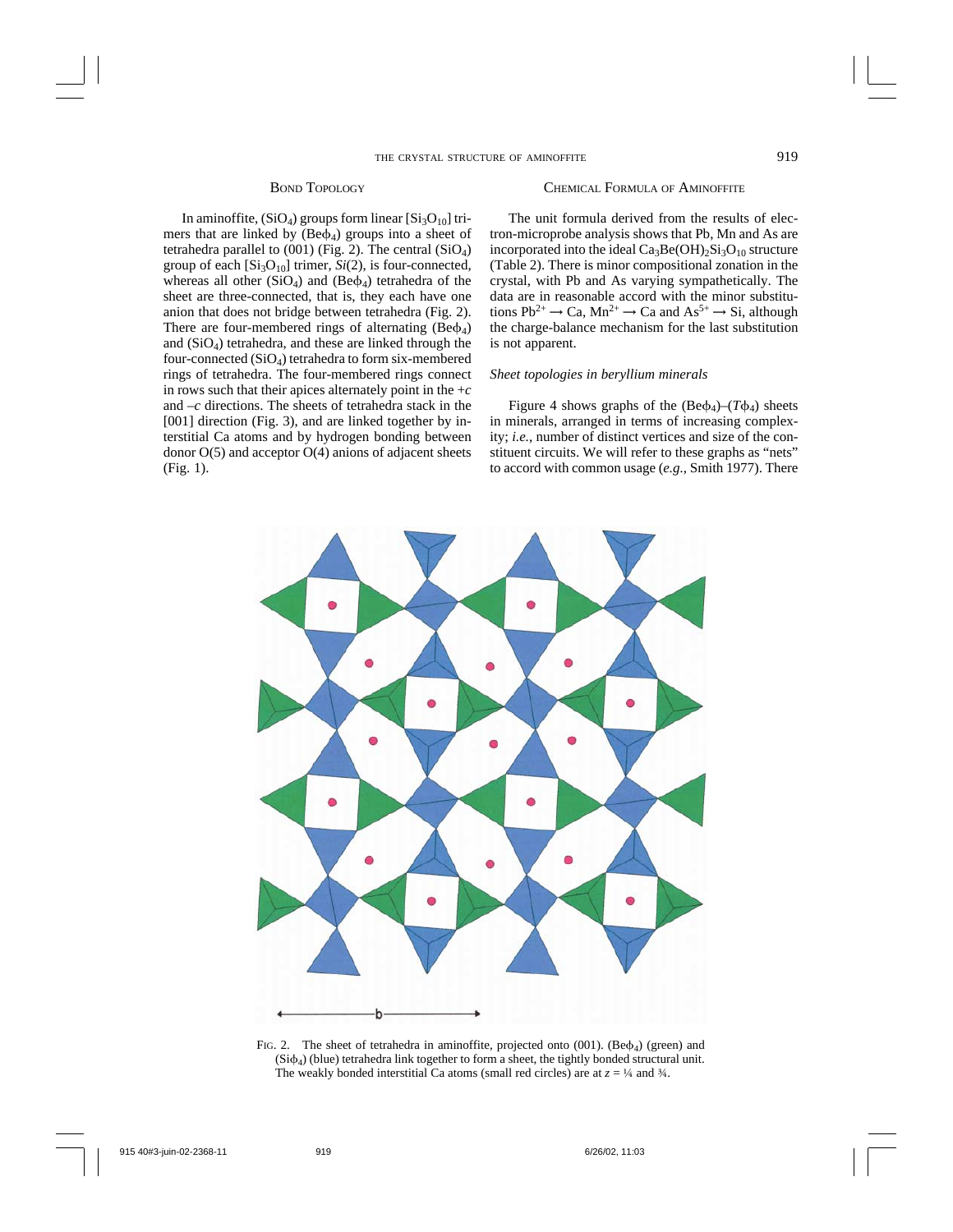

FIG. 3. The structure of aminoffite projected down the *a* axis. Legend as in Figures 1 and 2.

is one net with just one type of vertex, the  $(4.8<sup>2</sup>)$  net in herderite. The portrayal of this net (1) in Figure 4 does not resemble the usual representations of this net (*e.g.*, Hawthorne & Smith 1988) as we have retained the geometrical arrangement of the polyhedra in the original sheet. However, the Schäffli-type symbol of the net makes this correspondence clear, as the net is actually a graph, and its geometrical characteristics are of no significance. Net (2) is found in leucophanite and has two types of vertices in the ratio of 1:2,  $(5^4)$   $(5^3)_2$ ; it is made up of pentagons. Ideal pentagons cannot form a planar two-dimensional net, and the pentagons show significant angular distortion from their holosymmetric form. Net (3) occurs in asbecasite and has two types of vertices in the ratio 3:2,  $(12^2)_3$   $(12^3)_2$ ; it is the only net with a two-connected vertex, and is made up of a stellate form of dodecagon. This is an extremely unusual net, but seems somewhat less exotic when one realizes that it can also be described as a  $6<sup>3</sup>$  net with one-sixth of the vertices omitted (Hawthorne & Huminicki 2002). Net (4) occurs in aminoffite; it has two types of vertices in the ratio 1:4,  $(6^4)$   $(4.6^2)_4$ , and consists of squares and hexagons.

Net (5) occurs in harstigite and has three types of vertices in the ratio 1:3:1; it has the symbol  $(4.5^2)$   $(5^2.8)_3$ (4.5.8.5). It consists of squares, pentagons and octagons, and (Be $\phi$ <sub>4</sub>) tetrahedra occupy the (4.5<sup>2</sup>) and (5<sup>2</sup>.8) vertices. Net (6) of semenovite is also  $(4.5^2)$   $(5.8^2)$ <sub>3</sub> (4.5.8.5), but is colored differently from net (5) [*i.e.*, the  $(Be\phi_4)$  and  $(T\phi_4)$  tetrahedra correspond to different sets of vertices]. Net (7) of uralolite has four types of vertices in the ratio 2:2:2:1, and consists of triangles, squares and octagons. In the structure of uralolite, the corresponding sheet is quite corrugated in order to maintain reasonable anion–anion distances between tetrahedra. Net (8) of ehrleite has four types of vertices in the ratio 1:2:1:1, and consists of squares and dodecagons. Net (9) of samfowlerite has six types of vertices in the ratio 2:1:5:1:2:1, and consists of squares, pentagons and octagons.

In Table 6, we have indicated which vertices correspond to  $(Be\phi_4)$  tetrahedra and which vertices correspond to other  $(T\phi_4)$  tetrahedra. In most of the nets,  $(Be\phi_4)$  tetrahedra occupy trivalent vertices; only in nets (7) and (8) do they occupy tetravalent vertices. On the other hand, the  $(T\phi_4)$ <sub>2</sub> tetrahedra occupy divalent, trivalent and tetravalent vertices (in the proportions 2:12:8). Hence we may conclude that  $(Be\phi_4)$  tetrahedra have a strong preference for trivalent vertices in two-dimensional nets. This has very interesting crystal-chemical consequences for the identities of the anions coordinating Be. For those anions that bridge tetrahedra in a net, the sum of the incident bond-valences from the net cations is  $0.50$  (from Be)  $+1.00$  (from Si) or  $1.25$  (from As or  $P$ ) = 1.50 or 1.75 *vu*. The remaining bond-valence required is easily supplied from the interstitial cations. However, for that anion that does not bridge tetrahedra in a net (*i.e.*, for a trivalent vertex, there is one per tetrahedron), the sum of the bond valence incident from the net cations is only 0.50 *vu* (from Be). The remaining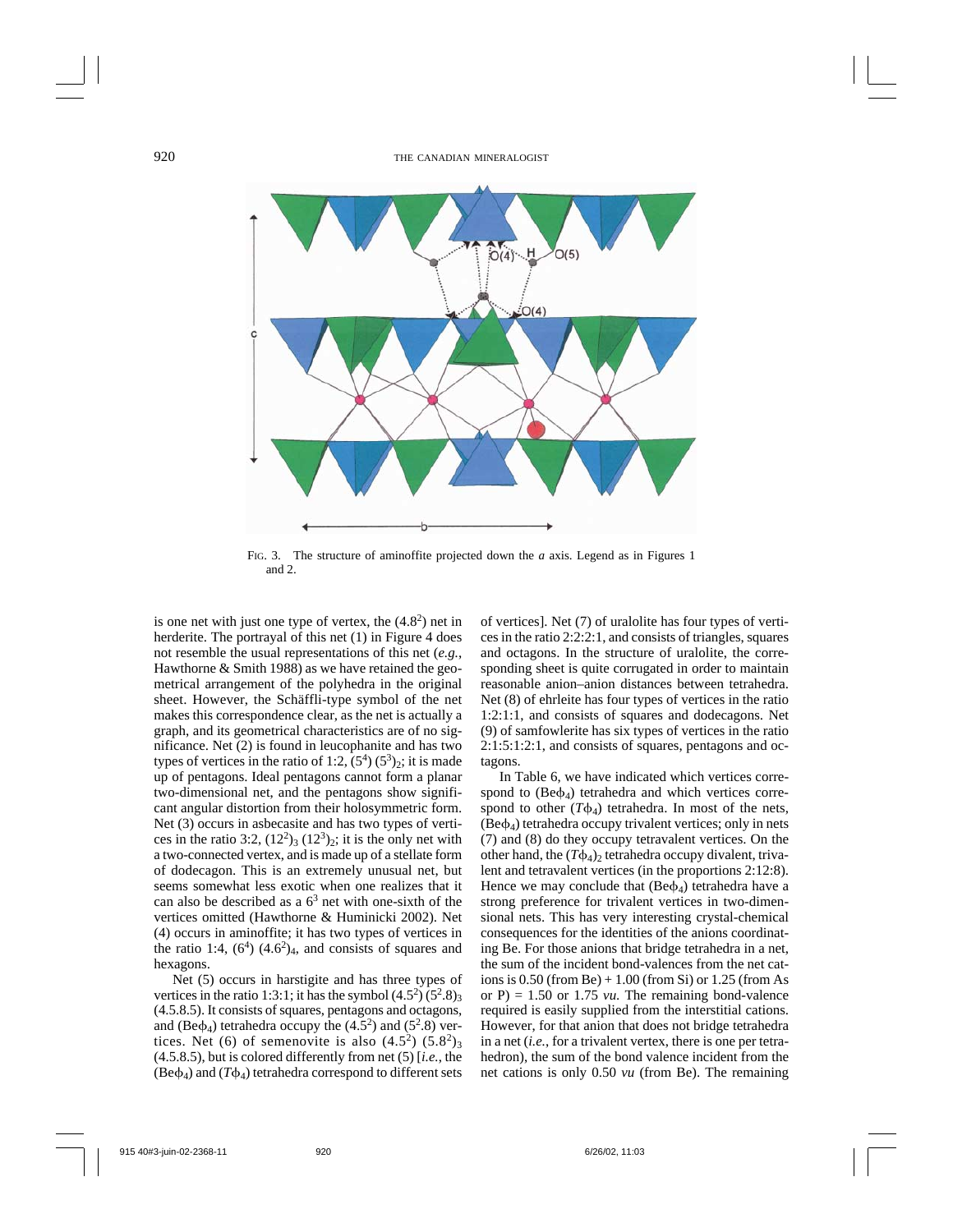

FIG. 4. Graphical representations of (Be $\phi_4$ )–(*T* $\phi_4$ ) sheets in Be-bearing minerals; black vertices represent (Be $\phi_4$ ) tetrahedra, and white vertices represent other  $(T\phi_4)$  tetrahedra.